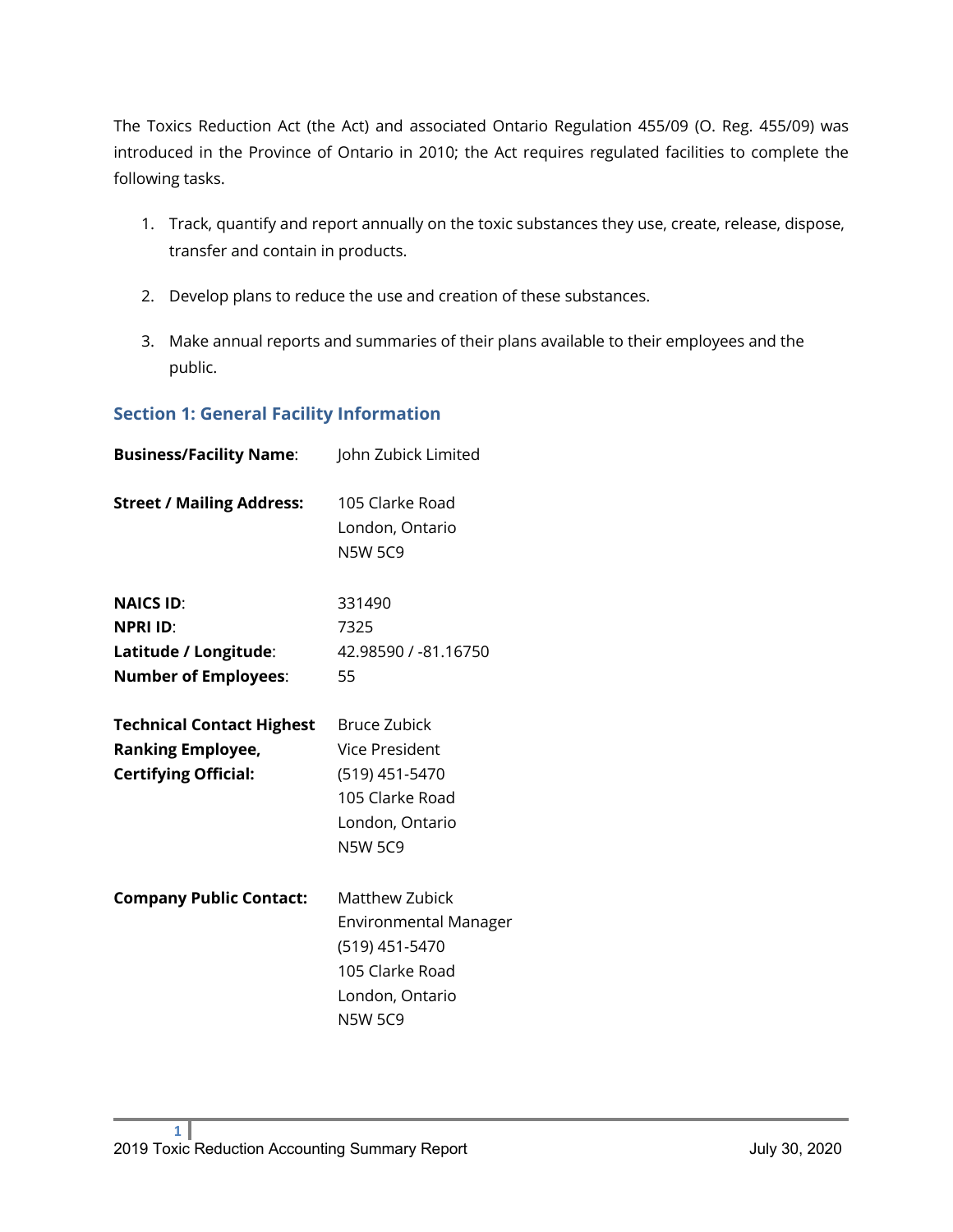### **Section 2: Prescribed Toxic Substances On-Site**

Twenty-two (22) toxic substances were identified to be reported on a facility wide basis under O. Reg. 455/09. A summary of these substances is provided in Table 1 below. A summary of the reasons for changes in quantification of substances between calendar years is also provided below.

Cadmium (and its compounds), and lead (and its compounds) were not reported in 2018 but are reported in 2019 as they exceeded reporting thresholds.

| <b>Substance Name</b>                 | <b>Reporting</b><br>Year | CAS            | <b>Units</b>  | <b>Use</b>               | <b>Creation</b> | <b>Contained</b><br>in Product | Releases<br>to Air       | <b>Transfers</b><br>for<br><b>Recycling</b> | <b>Disposals</b>             |
|---------------------------------------|--------------------------|----------------|---------------|--------------------------|-----------------|--------------------------------|--------------------------|---------------------------------------------|------------------------------|
|                                       | 2018                     | <b>NA-14</b>   | kg            | $\overline{a}$           | $\overline{a}$  | $\overline{a}$                 | $\overline{a}$           |                                             | $\overline{a}$               |
| Cadmium (and its                      | 2019                     |                |               | 6.6                      | 0.04            | $\frac{1}{2}$                  | 0.04                     | $\overline{a}$                              | 6.6                          |
| compounds)                            | Change                   |                |               | $\overline{\phantom{a}}$ | $\frac{1}{2}$   | $\qquad \qquad -$              | $\overline{\phantom{a}}$ | $\overline{\phantom{a}}$                    | $\overline{\phantom{a}}$     |
|                                       | % Change                 |                | $\%$          | n.a.                     | $\overline{a}$  | $\overline{\phantom{a}}$       | n.a.                     | ÷,                                          | n.a                          |
|                                       | 2018                     |                |               | $\overline{a}$           | $\overline{a}$  | $\overline{a}$                 | $\overline{a}$           | $\overline{a}$                              | ÷,                           |
| Lead (and its                         | 2019                     | $NA -$<br>08   | kg            | 152                      | 4.2             | $\overline{\phantom{a}}$       | 9.7                      | $\overline{\phantom{a}}$                    | 147                          |
| compounds)                            | Change                   |                |               | $\blacksquare$           | $\frac{1}{2}$   | $\overline{\phantom{0}}$       | $\overline{\phantom{0}}$ | $\frac{1}{2}$                               | $\blacksquare$               |
|                                       | % Change                 |                | $\%$          | n.a.                     | $\overline{a}$  | $\blacksquare$                 | n.a.                     | $\overline{\phantom{a}}$                    | n.a                          |
|                                       | 2018                     |                |               | $\mathbf 0$              | $\mathbf 0$     | $\mathbf 0$                    | 0                        | $\blacksquare$                              | $\overline{\phantom{a}}$     |
| Hexachlorobenze                       | 2017                     | $118 -$        | g             | $\pmb{0}$                | $\mathbf 0$     | $\pmb{0}$                      | 0                        | $\overline{\phantom{a}}$                    | $\overline{a}$               |
| ne                                    | Change                   | $74-1$         |               | 0                        | $\mathbf 0$     | $\pmb{0}$                      | 0                        | $\overline{\phantom{a}}$                    | $\overline{\phantom{a}}$     |
|                                       | % Change                 |                | $\frac{1}{2}$ | $\mathbf 0$              | $\mathbf{0}$    | $\mathbf 0$                    | 0                        | $\blacksquare$                              | $\blacksquare$               |
|                                       | 2018                     |                | Tonnes        | $\mathbf 0$              | 4.588           | $\frac{1}{2}$                  | 4.588                    | $\overline{\phantom{a}}$                    | $\frac{1}{2}$                |
| PM10 <sup>[2]</sup>                   | 2019                     | $NA -$<br>M09  |               | $\mathbf 0$              | 7.753           | $\overline{\phantom{a}}$       | 7.753                    | $\blacksquare$                              | $\blacksquare$               |
|                                       | Change                   |                |               | $\pmb{0}$                | 3.165           | $\blacksquare$                 | 3.165                    | $\frac{1}{2}$                               | $\frac{1}{2}$                |
|                                       | % Change                 |                | %             | $\pmb{0}$                | $+69$           | $\overline{\phantom{a}}$       | $+69$                    | $\overline{\phantom{a}}$                    | ÷,                           |
|                                       | 2018                     |                |               | 0                        | 0.869           | L,                             | 0.869                    | ä,                                          | ä,                           |
| PM2.5 <sup>[2]</sup>                  | 2019                     | $NA -$         | Tonnes        | $\pmb{0}$                | 4.495           | $\overline{\phantom{a}}$       | 4.495                    | $\blacksquare$                              | ÷,                           |
|                                       | Change                   | M10            |               | $\mathbf 0$              | 3.626           | $\overline{\phantom{a}}$       | 3.626                    | $\overline{\phantom{a}}$                    | $\qquad \qquad \blacksquare$ |
|                                       | % Change                 |                | $\%$          | $\mathbf 0$              | $+419$          | $\overline{a}$                 | $+419$                   | ÷,                                          | ÷,                           |
|                                       | 2018                     |                |               | $\mathbf 0$              | $\mathbf 0$     | $\mathbf 0$                    | $\mathbf 0$              | $\overline{\phantom{a}}$                    | $\overline{\phantom{a}}$     |
| $1,2,3,4,6,7,8$ -<br>Heptachlorodiben | 2019                     | 67562          | g TEQ         | 0                        | $\mathbf 0$     | $\pmb{0}$                      | 0                        | $\overline{a}$                              | $\overline{a}$               |
| zofuran                               | Change                   | $-39-4$        |               | $\pmb{0}$                | 0               | 0                              | $\mathsf 0$              | $\overline{\phantom{a}}$                    | ä,                           |
|                                       | % Change                 |                | $\%$          | $\mathbf 0$              | $\mathbf 0$     | 0                              | 0                        | $\blacksquare$                              | $\blacksquare$               |
|                                       | 2018                     |                |               | $\mathbf 0$              | $\Omega$        | $\mathbf 0$                    | 0                        | $\overline{\phantom{a}}$                    | $\frac{1}{2}$                |
| $1,2,3,4,6,7,8$ -                     | 2019                     | g TEQ<br>35822 | 0             | $\mathbf 0$              | 0               | 0                              | $\blacksquare$           | ÷,                                          |                              |
| Heptachlorodiben<br>zopdioxin         | Change                   | $-46-9$        | $\frac{1}{2}$ | $\mathbf 0$              | $\pmb{0}$       | $\pmb{0}$                      | 0                        | $\overline{\phantom{a}}$                    | $\overline{\phantom{a}}$     |
|                                       | % Change                 |                |               | $\pmb{0}$                | $\pmb{0}$       | $\pmb{0}$                      | $\pmb{0}$                | $\overline{a}$                              | $\overline{a}$               |
|                                       | 2018                     |                | g TEQ         | $\mathbf 0$              | $\mathbf 0$     | 0                              | 0                        | $\overline{\phantom{a}}$                    | $\overline{\phantom{a}}$     |

### **Table 1: Substances Reported on a Facility Wide Basis[1]**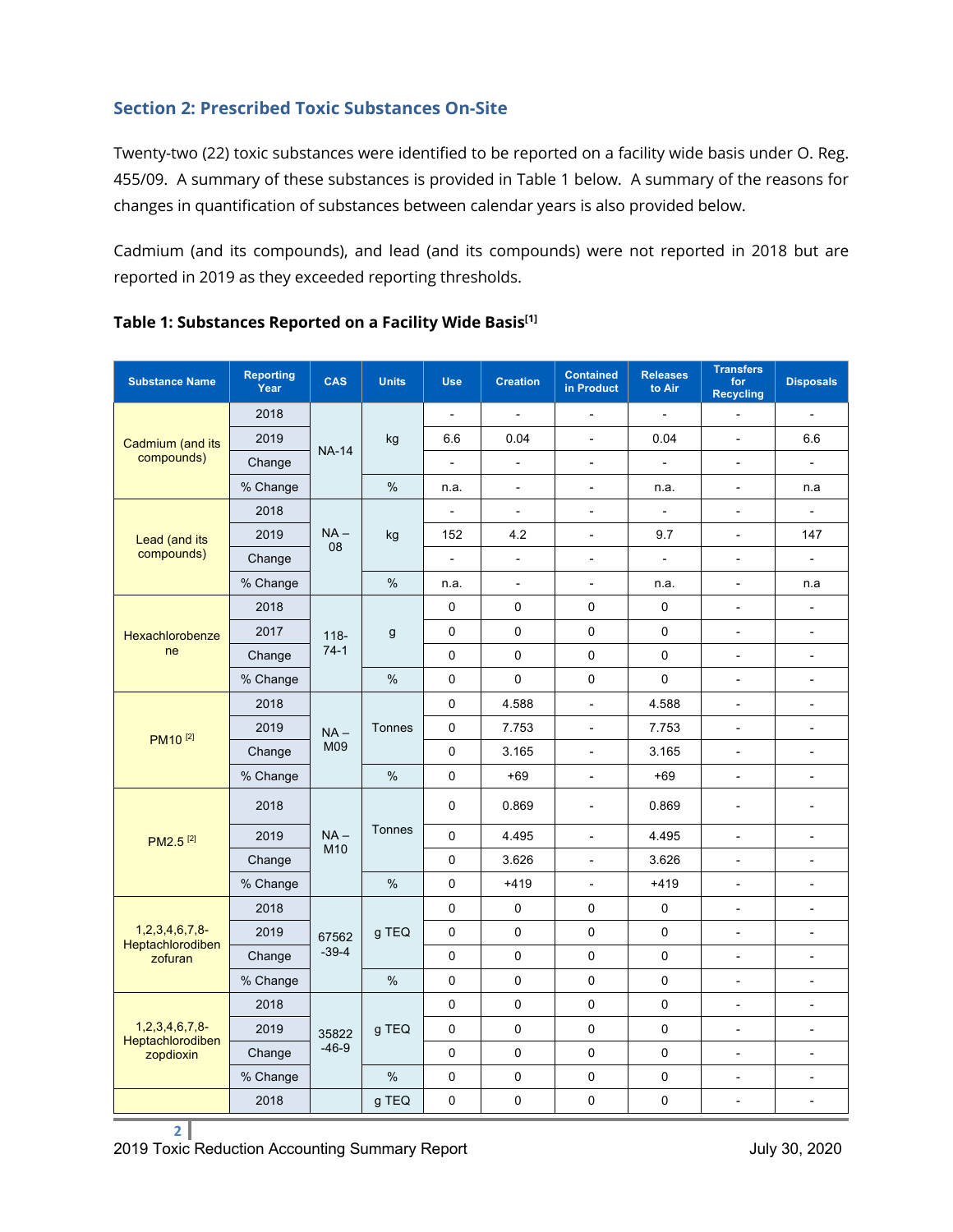| <b>Substance Name</b>                                 | <b>Reporting</b><br>Year | CAS              | <b>Units</b> | <b>Use</b>  | <b>Creation</b> | <b>Contained</b><br>in Product | <b>Releases</b><br>to Air | <b>Transfers</b><br>for<br><b>Recycling</b> | <b>Disposals</b>         |
|-------------------------------------------------------|--------------------------|------------------|--------------|-------------|-----------------|--------------------------------|---------------------------|---------------------------------------------|--------------------------|
| $1,2,3,4,7,8,9$ -                                     | 2019                     | 55673<br>$-89-7$ |              | 0           | 0               | 0                              | 0                         | $\overline{a}$                              | -                        |
| Heptachlorodiben                                      | Change                   |                  |              | 0           | 0               | $\mathbf 0$                    | 0                         | $\overline{a}$                              | $\overline{\phantom{0}}$ |
| zofuran                                               | % Change                 |                  | $\%$         | 0           | 0               | 0                              | 0                         | L,                                          | $\frac{1}{2}$            |
|                                                       | 2018                     |                  |              | 0           | 0               | 0                              | 0                         | $\overline{\phantom{0}}$                    | -                        |
| $1, 2, 3, 4, 7, 8$ -<br>Hexachlorodiben               | 2019                     | 70648            | g TEQ        | 0           | 0               | 0                              | 0                         | $\overline{\phantom{0}}$                    | -                        |
| zofuran                                               | Change                   | $-26-9$          |              | 0           | 0               | 0                              | 0                         | L,                                          | $\overline{a}$           |
|                                                       | % Change                 |                  | $\%$         | 0           | 0               | 0                              | 0                         | $\frac{1}{2}$                               | $\overline{\phantom{a}}$ |
|                                                       | 2018                     |                  |              | 0           | 0               | 0                              | 0                         | $\overline{a}$                              | $\overline{\phantom{a}}$ |
| $1,2,3,4,7,8$ -<br>Hexachlorodiben                    | 2019                     | 39227            | g TEQ        | 0           | $\mathbf 0$     | $\mathbf 0$                    | 0                         | L,                                          | $\overline{a}$           |
| zopdioxin                                             | Change                   | $-28-6$          |              | 0           | 0               | 0                              | 0                         | $\overline{a}$                              | $\overline{\phantom{a}}$ |
|                                                       | % Change                 |                  | %            | 0           | 0               | 0                              | 0                         | $\overline{a}$                              | ä,                       |
|                                                       | 2018                     |                  |              | 0           | 0               | 0                              | 0                         | $\overline{a}$                              | $\overline{a}$           |
| $1,2,3,6,7,8-$<br>Hexachlorodiben                     | 2019                     | 57117            | g TEQ        | 0           | 0               | 0                              | 0                         | $\overline{a}$                              | $\overline{\phantom{0}}$ |
| zofuran                                               | Change                   | $-44-9$          |              | 0           | 0               | $\mathbf 0$                    | 0                         | $\overline{\phantom{a}}$                    | $\overline{\phantom{0}}$ |
|                                                       | % Change                 |                  | $\%$         | 0           | 0               | $\mathsf 0$                    | 0                         | L,                                          | $\blacksquare$           |
|                                                       | 2018                     |                  | g TEQ        | 0           | 0               | 0                              | 0                         | $\overline{a}$                              | $\overline{a}$           |
| $1,2,3,6,7,8$ -                                       | 2019                     | 57653            |              | 0           | 0               | 0                              | 0                         | $\overline{\phantom{0}}$                    | -                        |
| Hexachlorodiben<br>zopdioxin                          | Change                   | $-85-7$          |              | 0           | 0               | 0                              | 0                         | L,                                          | $\overline{a}$           |
|                                                       | % Change                 |                  | $\%$         | 0           | 0               | 0                              | 0                         | $\overline{\phantom{a}}$                    | $\overline{a}$           |
|                                                       | 2018                     |                  |              | $\mathbf 0$ | 0               | 0                              | 0                         | $\overline{a}$                              | $\overline{\phantom{0}}$ |
| $1, 2, 3, 7, 8, 9$ -<br>Hexachlorodiben               | 2019                     | 72918            | g TEQ        | $\mathbf 0$ | 0               | $\mathsf 0$                    | $\mathbf 0$               | $\overline{a}$                              | $\frac{1}{2}$            |
| zofuran                                               | Change                   | $-21-9$          |              | 0           | 0               | 0                              | 0                         | Ĭ.                                          | $\overline{\phantom{a}}$ |
|                                                       | % Change                 |                  | %            | 0           | 0               | 0                              | 0                         | $\overline{a}$                              | ä,                       |
|                                                       | 2018                     | 19408<br>$-74-3$ |              | 0           | 0               | 0                              | 0                         | Ĭ.                                          | $\frac{1}{2}$            |
| $1,2,3,7,8,9-$<br><b>Hexachlorodiben</b><br>zopdioxin | 2019                     |                  | g TEQ        | 0           | 0               | 0                              | 0                         | $\overline{a}$                              | $\overline{\phantom{a}}$ |
|                                                       | Change                   |                  |              | 0           | 0               | $\mathsf 0$                    | 0                         | $\overline{\phantom{a}}$                    | $\overline{\phantom{a}}$ |
|                                                       | % Change                 |                  | $\%$         | 0           | 0               | $\mathsf 0$                    | 0                         | Ĭ.                                          | $\blacksquare$           |
|                                                       | 2018                     |                  |              | 0           | 0               | $\mathsf 0$                    | 0                         | $\overline{a}$                              | $\overline{a}$           |
| 1, 2, 3, 7, 8<br>Pentachlorodiben                     | 2019                     | 57117            | g TEQ        | 0           | 0               | 0                              | 0                         | $\overline{\phantom{0}}$                    | $\overline{\phantom{0}}$ |
| zofuran                                               | Change                   | $-41-6$          |              | $\pmb{0}$   | 0               | $\pmb{0}$                      | $\pmb{0}$                 | $\overline{\phantom{0}}$                    | -                        |
|                                                       | % Change                 |                  | $\%$         | 0           | $\pmb{0}$       | $\pmb{0}$                      | $\pmb{0}$                 | $\overline{\phantom{m}}$                    | $\overline{\phantom{a}}$ |
|                                                       | 2018                     |                  |              | 0           | 0               | $\pmb{0}$                      | $\pmb{0}$                 | $\overline{\phantom{0}}$                    | $\overline{\phantom{a}}$ |
| $1, 2, 3, 7, 8-$<br>Pentachlorodiben<br>zopdioxin     | 2019                     | 40321            | g TEQ        | $\pmb{0}$   | $\pmb{0}$       | $\pmb{0}$                      | $\pmb{0}$                 | $\qquad \qquad \blacksquare$                | $\overline{\phantom{a}}$ |
|                                                       | Change                   | $-76-4$          |              | 0           | $\pmb{0}$       | $\mathbf 0$                    | $\pmb{0}$                 | 4                                           | $\overline{\phantom{a}}$ |
|                                                       | % Change                 |                  | $\%$         | 0           | 0               | $\mathsf 0$                    | $\mathbf 0$               | $\overline{\phantom{0}}$                    | -                        |
| $2,3,4,6,7,8$ -<br>Hexachlorodiben<br>zofuran         | 2018                     | 60851<br>$-34-5$ | g TEQ        | 0           | 0               | $\pmb{0}$                      | $\pmb{0}$                 | $\frac{1}{2}$                               | $\blacksquare$           |
|                                                       | 2019                     |                  |              | $\mathbf 0$ | 0               | $\pmb{0}$                      | $\pmb{0}$                 | $\overline{\phantom{0}}$                    | $\overline{\phantom{a}}$ |
|                                                       | Change                   |                  |              | $\pmb{0}$   | $\pmb{0}$       | $\pmb{0}$                      | $\mathbf 0$               | $\overline{\phantom{m}}$                    | $\overline{\phantom{a}}$ |
|                                                       | % Change                 |                  | $\%$         | 0           | $\pmb{0}$       | $\pmb{0}$                      | 0                         | $\qquad \qquad \blacksquare$                | $\overline{\phantom{a}}$ |
|                                                       | 2018                     |                  | g TEQ        | $\pmb{0}$   | 0               | $\pmb{0}$                      | $\pmb{0}$                 | $\overline{\phantom{0}}$                    | -                        |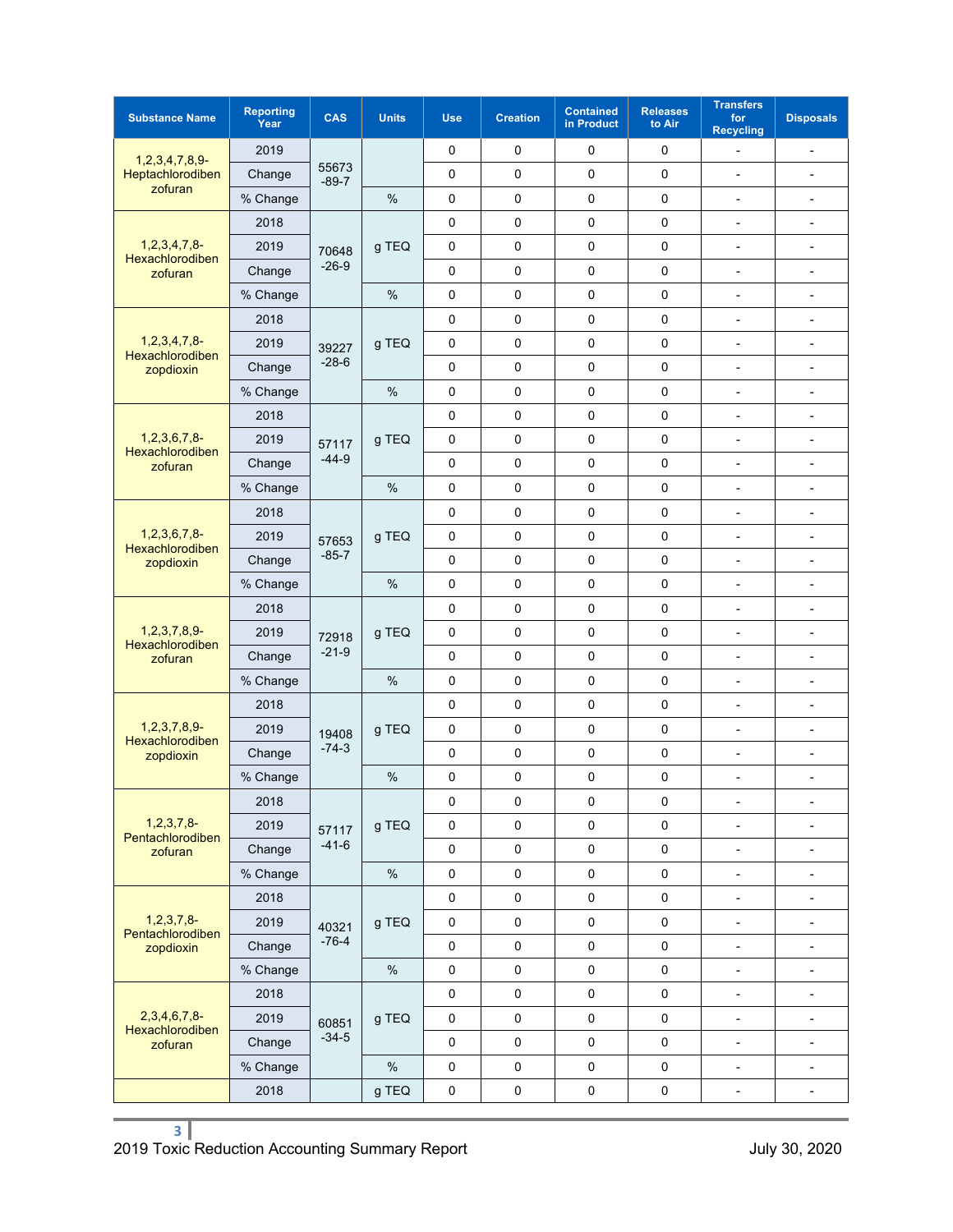| <b>Substance Name</b>          | <b>Reporting</b><br>Year | CAS               | <b>Units</b>  | <b>Use</b>  | <b>Creation</b> | <b>Contained</b><br>in Product | <b>Releases</b><br>to Air | <b>Transfers</b><br>for<br><b>Recycling</b> | <b>Disposals</b>         |
|--------------------------------|--------------------------|-------------------|---------------|-------------|-----------------|--------------------------------|---------------------------|---------------------------------------------|--------------------------|
| 2,3,4,7,8                      | 2019                     |                   |               | $\mathbf 0$ | 0               | $\Omega$                       | 0                         | $\blacksquare$                              | $\overline{\phantom{a}}$ |
| Pentachlorodiben               | Change                   | 57117<br>$-31-4$  |               | $\mathbf 0$ | $\mathbf 0$     | 0                              | 0                         | $\overline{\phantom{a}}$                    | $\overline{\phantom{a}}$ |
| zofuran                        | % Change                 |                   | $\%$          | $\mathbf 0$ | $\Omega$        | $\Omega$                       | 0                         | $\overline{\phantom{0}}$                    | $\overline{\phantom{a}}$ |
|                                | 2018                     |                   |               | $\Omega$    | $\Omega$        | $\Omega$                       | 0                         | $\overline{a}$                              | $\overline{a}$           |
| $2,3,7,8-$<br>Tetrachlorodiben | 2019                     | 51207             | g TEQ         | $\Omega$    | $\Omega$        | $\Omega$                       | 0                         | $\blacksquare$                              | $\blacksquare$           |
| zofuran                        | Change                   | $-31-9$           |               | $\mathbf 0$ | 0               | 0                              | 0                         | $\overline{\phantom{a}}$                    | $\overline{a}$           |
|                                | % Change                 |                   | $\frac{0}{0}$ | 0           | 0               | 0                              | 0                         | $\blacksquare$                              | $\overline{a}$           |
|                                | 2018                     |                   | q TEQ         | $\Omega$    | $\Omega$        | $\Omega$                       | 0                         | $\overline{\phantom{a}}$                    | $\blacksquare$           |
| $2,3,7,8-$<br>Tetrachlorodiben | 2019                     | 1746-<br>$01 - 6$ |               | $\mathbf 0$ | $\Omega$        | $\Omega$                       | 0                         | $\overline{\phantom{a}}$                    | $\blacksquare$           |
| zop dioxin                     | Change                   |                   |               | 0           | 0               | 0                              | 0                         | $\blacksquare$                              | $\blacksquare$           |
|                                | % Change                 |                   | $\frac{0}{0}$ | $\mathbf 0$ | 0               | 0                              | 0                         | $\overline{a}$                              | $\blacksquare$           |
|                                | 2018                     | 39001<br>$-02-0$  | q TEQ         | $\Omega$    | 0               | 0                              | 0                         | $\overline{\phantom{a}}$                    | $\overline{\phantom{a}}$ |
| Octachlorodibenz               | 2019                     |                   |               | $\mathbf 0$ | $\Omega$        | $\Omega$                       | 0                         | $\blacksquare$                              | $\blacksquare$           |
| ofuran                         | Change                   |                   |               | $\mathbf 0$ | $\Omega$        | $\Omega$                       | 0                         | $\overline{\phantom{a}}$                    | $\blacksquare$           |
|                                | % Change                 |                   | $\%$          | $\mathbf 0$ | 0               | 0                              | 0                         | $\blacksquare$                              | $\blacksquare$           |
|                                | 2018                     | 3268-<br>87-9     | g TEQ         | $\Omega$    | $\Omega$        | $\Omega$                       | 0                         | $\overline{\phantom{a}}$                    | $\overline{a}$           |
| Octachlorodibenz<br>opdioxin   | 2019                     |                   |               | 0           | $\Omega$        | $\Omega$                       | 0                         | $\blacksquare$                              | $\blacksquare$           |
|                                | Change                   |                   |               | 0           | 0               | 0                              | 0                         | $\blacksquare$                              | $\blacksquare$           |
|                                | % Change                 |                   | $\frac{0}{0}$ | $\Omega$    | $\Omega$        | $\Omega$                       | 0                         | $\overline{\phantom{a}}$                    | $\overline{\phantom{a}}$ |

Notes [1] Lead and Cadmium (and their compounds) did not meet the reporting requirements for NPRI in the 2018 but did for 2019 [1] Quantities include road dust for particulate matter

## **Section 3: Summary of Changes**

A summary of reasons for changes in quantification of substances include:

- Metals Disposal of contaminated soils when required. Disposal of contaminated soils occurred in 2019 which only happens approximately once every two to three years. This resulted in an increase in cadmium and lead disposals in 2019 compared to 2018. Additionally, an increase to releases to air for lead occurred in 2019 due to the inclusion of two new baghouses on site. This is the first year these emissions were included and increased the release to air of lead.
- Dioxins and furans and Hexachlorobenzene- These compounds can be created during the smelting process. No aluminum smelting occurred on site in either 2018 or 2019, indicating that these compounds were not released in either year. The substance remains unchanged.

 $PM<sub>2.5</sub>$  and PM<sub>10</sub> – An increase in the calculated amount of emissions to the air due to the inclusion of emissions from baghouses led to an increase in reportable air emissions. TSP –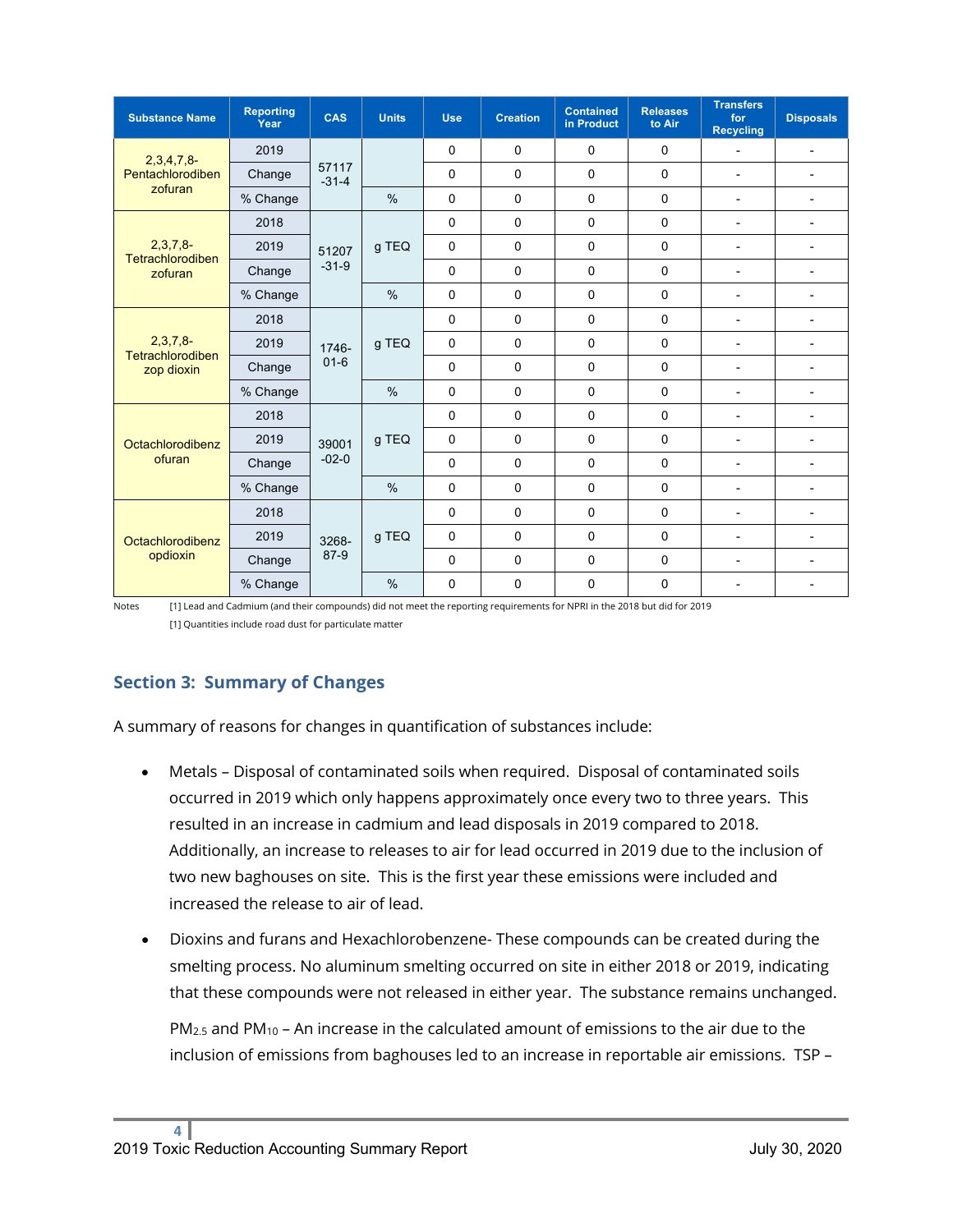continues to be below the NPRI reporting threshold. Conservative estimates for baghouse were used.

### **Section 4: Toxic Substance Reduction Plan Update**

Table 2 contains an update of the Toxic Substance Reduction Plans submitted under O. Reg. 455/09.

**Table 2: Toxic Substance Plans**

| 2019 Toxic Substance Plans - John Zubick Limited |              |                                                                                                                                                                               |  |  |  |  |  |
|--------------------------------------------------|--------------|-------------------------------------------------------------------------------------------------------------------------------------------------------------------------------|--|--|--|--|--|
| CAS#<br><b>Substance Name</b>                    |              | <b>Objectives/Reduction/Comparison to Plan</b>                                                                                                                                |  |  |  |  |  |
| <b>Metals</b>                                    |              | <b>OBJECTIVES:</b><br>John Zubick Limited has no target reduction level for these<br>substances.                                                                              |  |  |  |  |  |
| Cadmium (and its compounds)                      | <b>NA-14</b> | <b>REDUCTIONS:</b><br>Dust suppressant was applied to gravel roads in the summer of<br>2019<br>No other actions were implemented for reduction in the 2019<br>reporting year. |  |  |  |  |  |
|                                                  |              | <b>AMENDMENTS:</b>                                                                                                                                                            |  |  |  |  |  |
| Lead (and its compounds)                         |              | No amendments were made to the toxic reduction plan during<br>the 2019 reporting year.                                                                                        |  |  |  |  |  |
|                                                  | <b>NA-08</b> | <b>COMPARISON TO PLAN:</b><br>John Zubick Limited continued to implement its road dust<br>management plan.<br>No additional steps were taken during the 2019 reporting year   |  |  |  |  |  |
| Dioxins, furans & hexachlorobenzene              |              | <b>OBJECTIVES:</b><br>John Zubick Limited has no target reduction level for these                                                                                             |  |  |  |  |  |
| Hexachlorobenzene                                | 118-74-1     | substances.                                                                                                                                                                   |  |  |  |  |  |
| 1,2,3,4,6,7,8Heptachlorodibenzofuran             | 67562-39-4   |                                                                                                                                                                               |  |  |  |  |  |
| 1,2,3,4,6,7,8Heptachlorodibenzopdioxin           | 35822-46-9   | <b>REDUCTIONS:</b>                                                                                                                                                            |  |  |  |  |  |
| 1,2,3,4,7,8,9Heptachlorodibenzofuran             | 55673-89-7   | No actions were implemented for reduction in the 2019                                                                                                                         |  |  |  |  |  |
| 1,2,3,4,7,8Hexachlorodibenzofuran                | 70648-26-9   | reporting year.                                                                                                                                                               |  |  |  |  |  |
| 1,2,3,4,7,8-Hexachlorodibenzo-p-dioxin           | 39227-28-6   | <b>AMENDMENTS:</b>                                                                                                                                                            |  |  |  |  |  |
| 1,2,3,6,7,8-Hexachlorodibenzofuran               | 57117-44-9   |                                                                                                                                                                               |  |  |  |  |  |
| 1,2,3,6,7,8-Hexachlorodibenzo-p-dioxin           | 57653-85-7   | No amendments were made to the toxic reduction plan during                                                                                                                    |  |  |  |  |  |
| 1,2,3,7,8,9-Hexachlorodibenzofuran               | 72918-21-9   | the 2019 reporting year.                                                                                                                                                      |  |  |  |  |  |
| 1,2,3,7,8,9-Hexachlorodibenzo-p-dioxin           | 19408-74-3   |                                                                                                                                                                               |  |  |  |  |  |
| 1,2,3,7,8-Pentachlorodibenzofuran                | 57117-41-6   |                                                                                                                                                                               |  |  |  |  |  |
| 1,2,3,7,8-Pentachlorodibenzo- p-dioxin           | 40321-76-4   | <b>COMPARISON TO PLAN:</b>                                                                                                                                                    |  |  |  |  |  |
| 2,3,4,6,7,8-Hexachlorodibenzofuran               | 60851-34-5   | No additional steps were taken during the 2019 reporting year.                                                                                                                |  |  |  |  |  |
| 2,3,4,7,8-Pentachlorodibenzofuran                | 57117-31-4   |                                                                                                                                                                               |  |  |  |  |  |
| 2,3,7,8-Tetrachlorodibenzofuran                  | 51207-31-9   |                                                                                                                                                                               |  |  |  |  |  |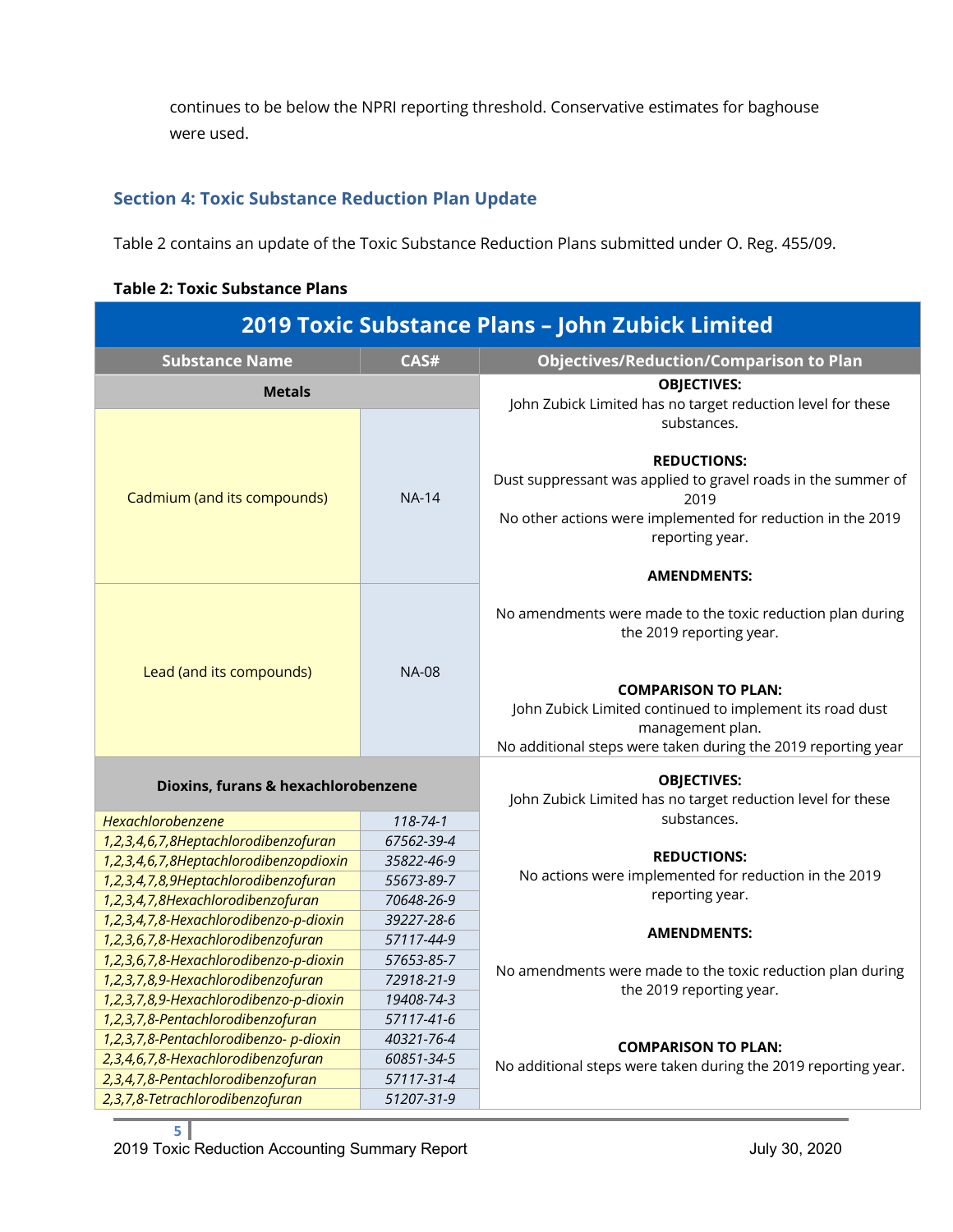|                                      |            | 2019 Toxic Substance Plans - John Zubick Limited                                   |
|--------------------------------------|------------|------------------------------------------------------------------------------------|
| 2,3,7,8-Tetrachlorodibenzo-p- dioxin | 1746-01-6  |                                                                                    |
| <b>Octachlorodibenzofuran</b>        | 39001-02-0 |                                                                                    |
| Octachlorodibenzo-p-dioxin           | 3268-87-9  |                                                                                    |
| <b>Particulate Matter</b>            |            | <b>OBJECTIVES:</b><br>Implement reduction options that consider improved operating |
|                                      |            | practices.                                                                         |
| <b>TSP</b>                           | NA - M08   | <b>REDUCTIONS:</b>                                                                 |
|                                      |            | Dust suppressant was applied to gravel roads in the summer of<br>2019              |
| <b>PM10</b>                          |            | No other actions were implemented for reduction in the 2019                        |
|                                      | $NA - MO9$ | reporting year.                                                                    |
|                                      |            | <b>AMENDMENTS:</b>                                                                 |
|                                      |            | No amendments were made to the toxic reduction plan during                         |
| <b>PM2.5</b><br>$NA-M10$             |            | the 2019 reporting year.                                                           |
|                                      |            |                                                                                    |
|                                      |            | <b>COMPARISON TO PLAN:</b>                                                         |
|                                      |            | John Zubick Limited continued to implement its road dust                           |
|                                      |            | management plan.<br>No additional steps were taken during the 2019 reporting year  |
|                                      |            |                                                                                    |

# **Section 5: Exit Record Certification by Highest Ranking Employee**

As of July 31, 2020, I, Bruce Zubick certify that I have read the records created for the purposes of section 11.2 of O. Reg. 455/09 (General) made under the Toxics Reductions Act, (2009) in respect of the use and creation of the toxic substance referred to below at the John Zubicks Ltd. facility and am familiar with its contents and to my knowledge they are factually accurate.

• Total particulate matter (CAS# NA-M08)

Bruce Zubick Vice President John Zubick Limited.